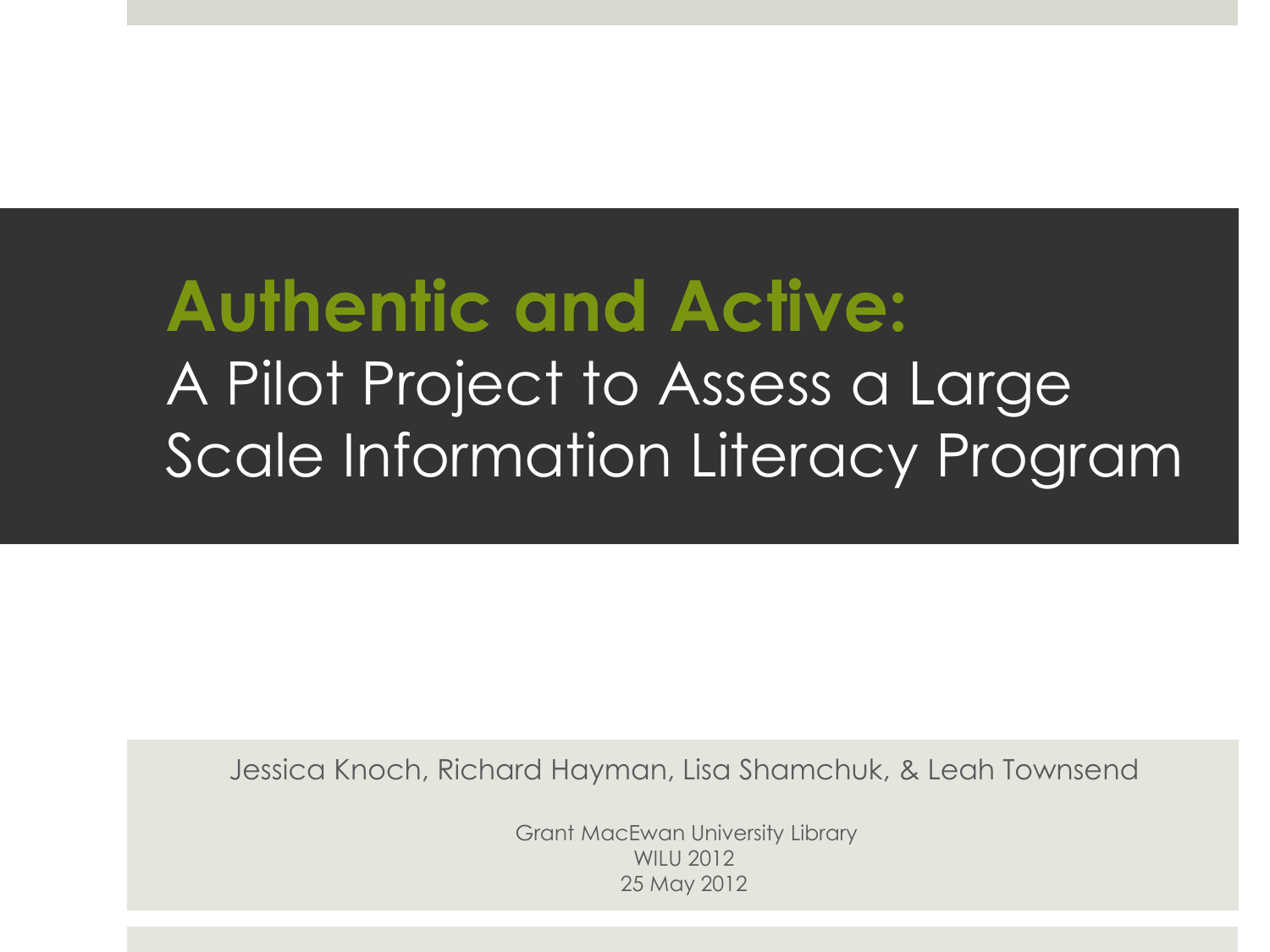# Today's Session

#### Background

- **A** foundation for Assessment
- **D** The ELIP Program

Methods

- **Learning outcomes**
- $\blacksquare$  Methods for learning
- $\blacksquare$  Methods for assessment

**Results** 

 $\Box$  Setting flexible goals

**Discussion** 

- $\Box$  Unintended consequences and lessons learned
- **O** Closing the assessment cycle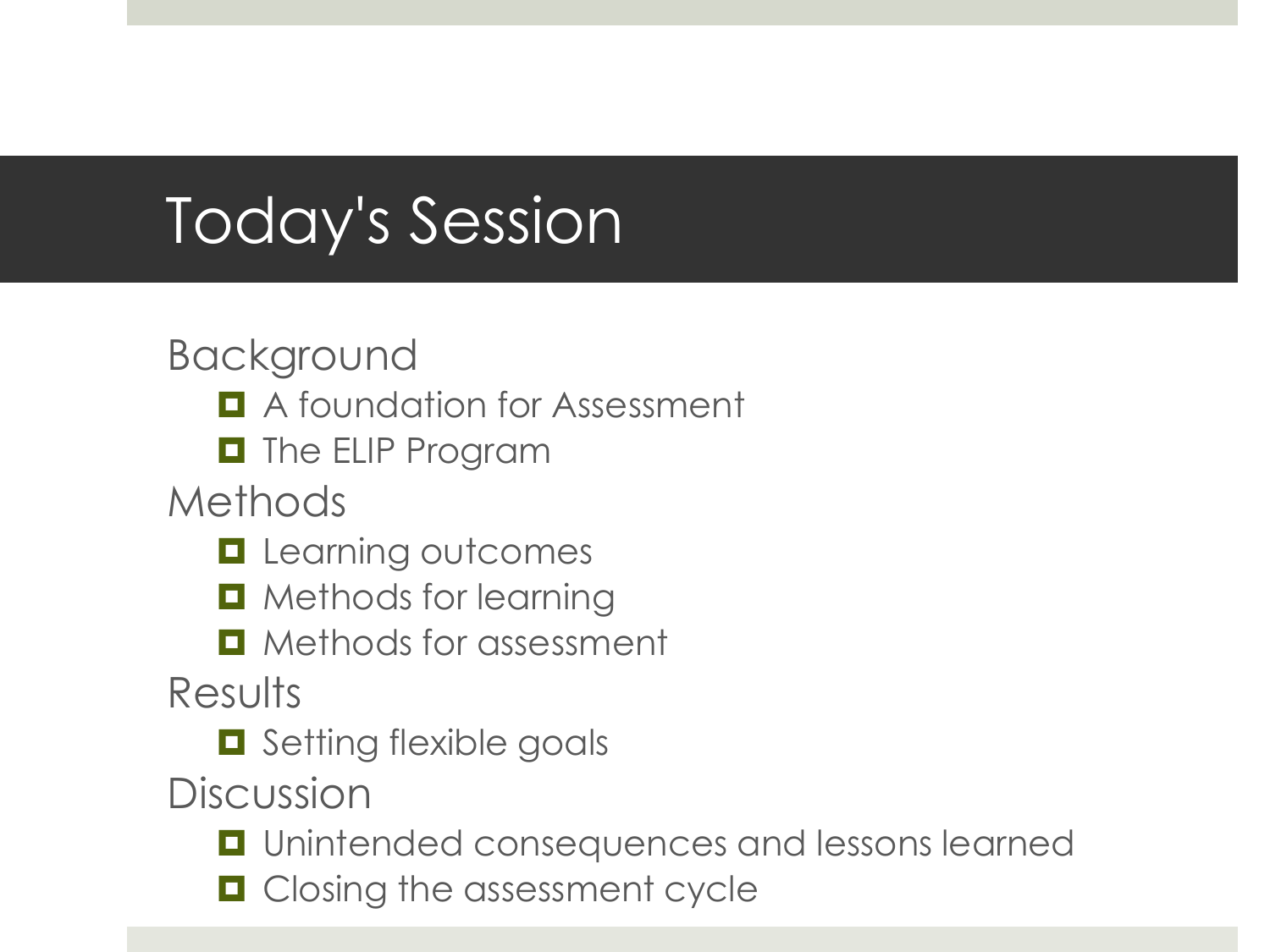# Activity

- $\blacksquare$  Write a question/comment/concern you have about:
	- Assessment
	- **D** Active Learning
- $\Box$  Share your question with a neighbour.
- $\blacksquare$  Consider your/your neighbour's question as we progress through the session.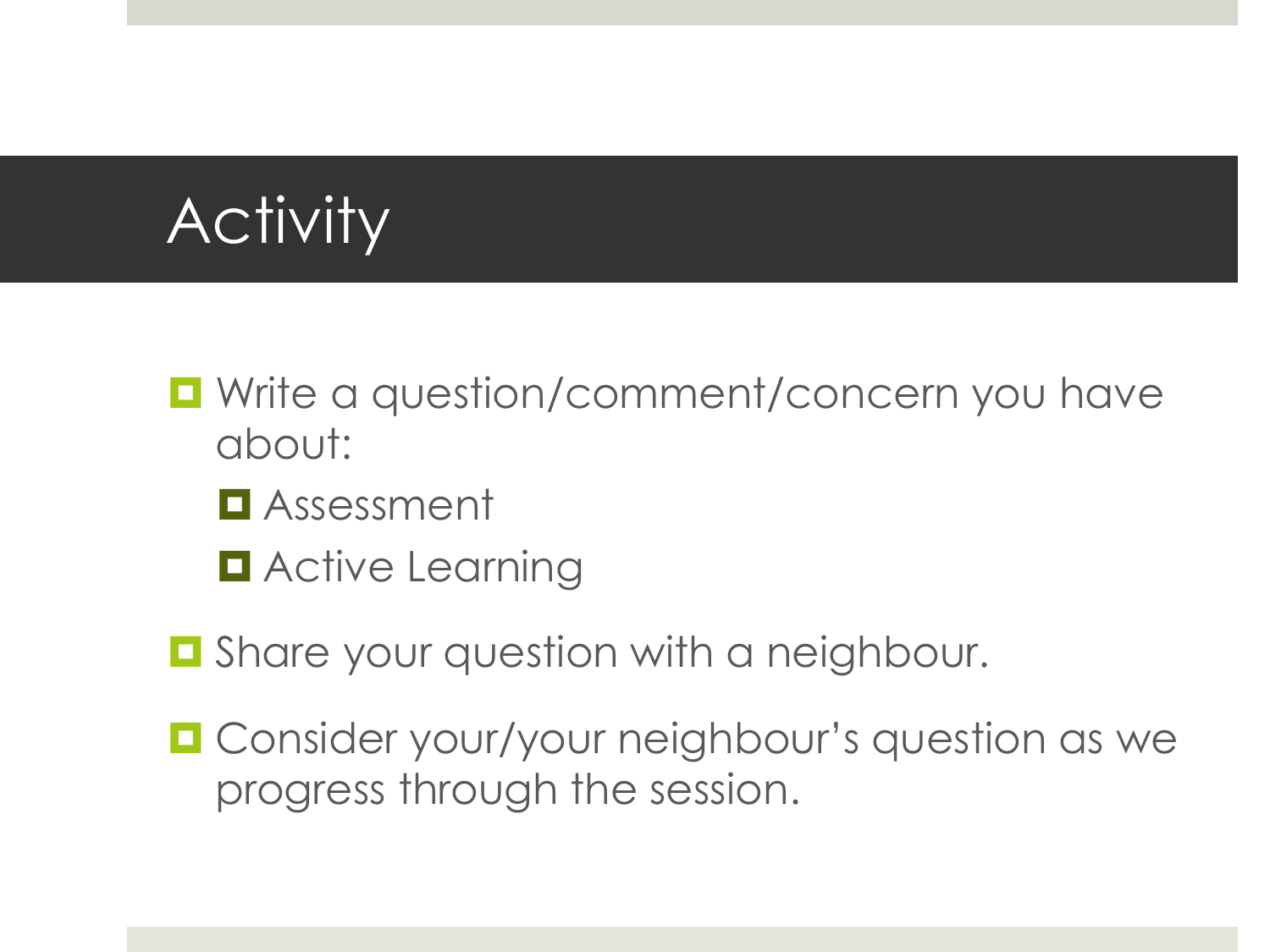### Assessment Foundation

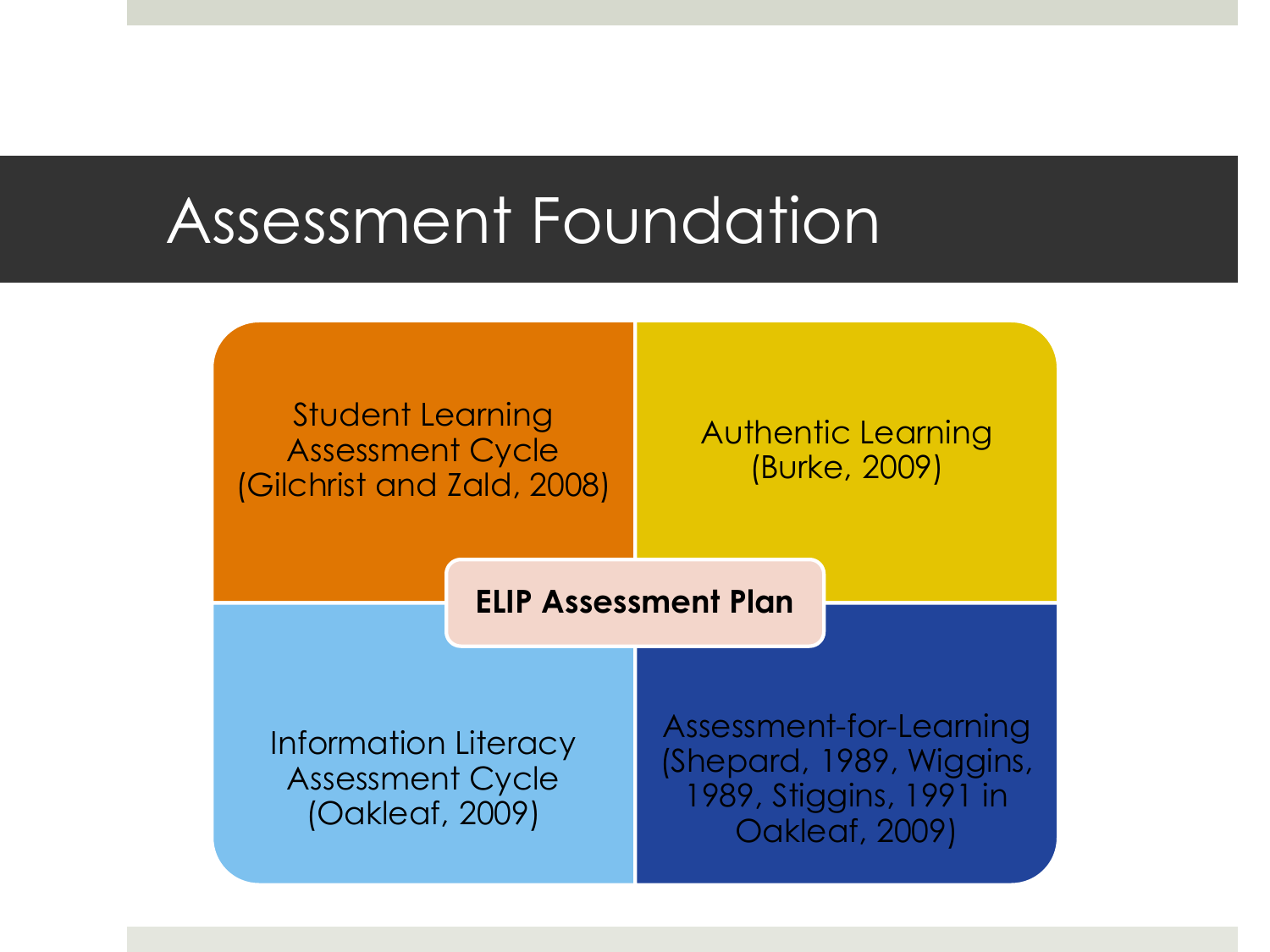### "Good Enough" Assessment

Assessors cannot always attain "perfect" studies, but must make do with "good enough"... Although there is a great need for rigorous research to demonstrate library value, there is an equal or greater need for practical, local, less arduous assessment.

~The Value of Academic Libraries (Oakleaf, 2010)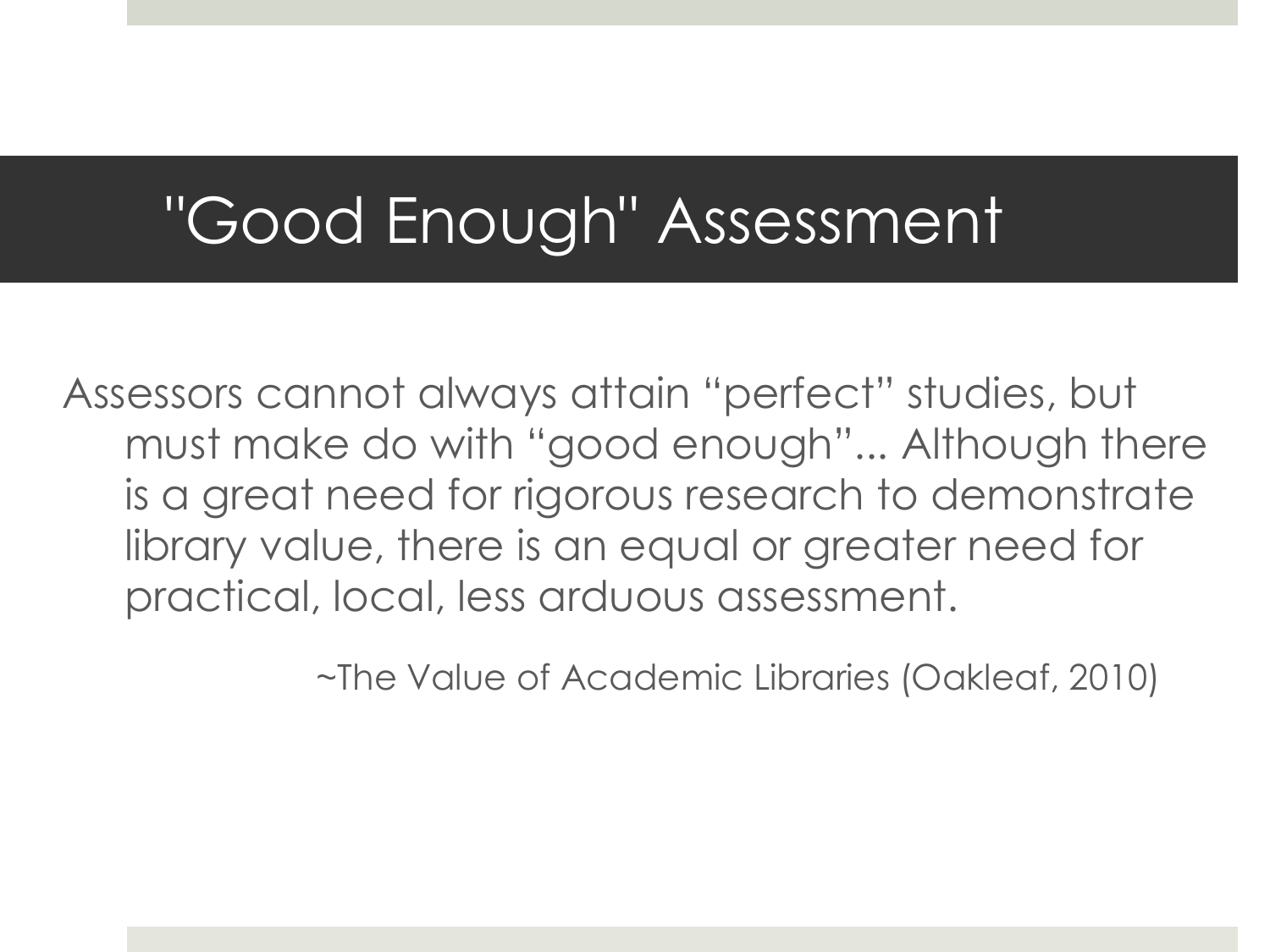# Focus in on what's important…

English Library Instruction Program (ELIP)

- **E** English represents +25% of our overall instruction program
- ENGL  $102/111 = -20\%$  of total instruction
- $\blacksquare$  Faculty buy-in: IL sessions for these courses are strongly recommended (and supported) by the Department
- **Provide baseline IL skills**

Need for assessment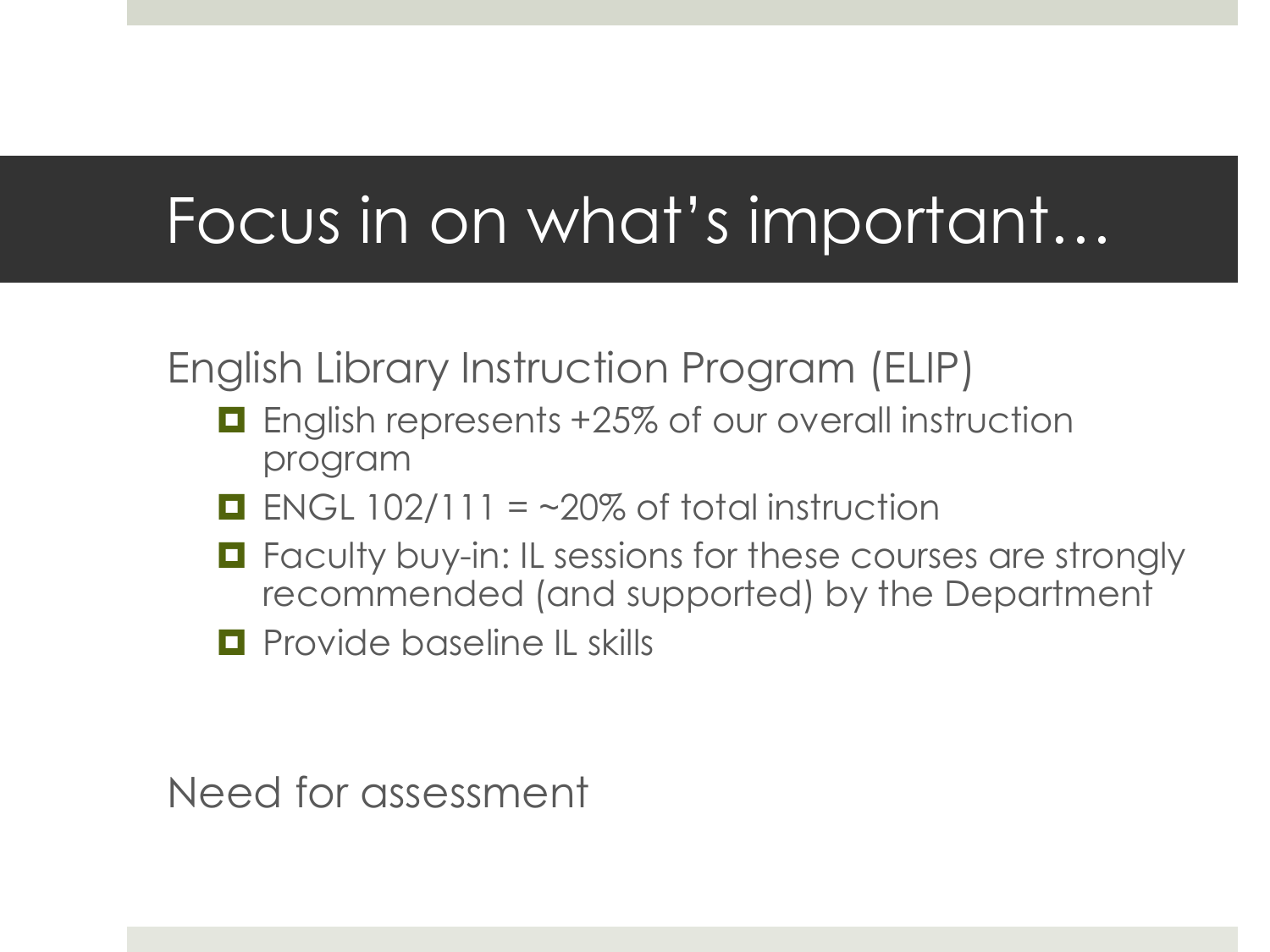# …and then focus in a bit more.

#### Construct an effective search strategy in order to locate relevant resources

Identify resources in order to determine which are most relevant for assignment

This outcome aligns with the following English Learning Outcomes from 2011 Master Course Syllabi:

ENGL 102: Locate, integrate and document secondary sources

ENGL 111: Locate, evaluate, integrate and document research materials

This outcome aligns with the following ACRL Information Literacy Standards:

2.2.b : Identifies keywords, synonyms and related terms for the information needed

2.2.d: Constructs a search strategy using appropriate commands for the information retrieval system selected (e.g., Boolean operators, truncation and proximity for search engines)

2.2.e: Implements the search strategy in various information retrieval systems using different user interfaces and search engines...

2.3.a: Uses various search systems to retrieve information in a variety of formats.

This outcome aligns with the following English Learning Outcomes from 2011 Master Course Syllabi:

ENGL 102: Locate, integrate and document secondary sources

ENGL 111: Locate, evaluate, integrate and document research materials

This outcome aligns with the following ACRL Information Literacy Standards:

3.2.a: Examines and compares information from various sources in order to evaluate reliability, validity, accuracy, authority, timeliness and point of view or bias.

3.2.d: Recognizes the cultural, physical or other context within which the information was created and understands the impact of context on interpreting the information.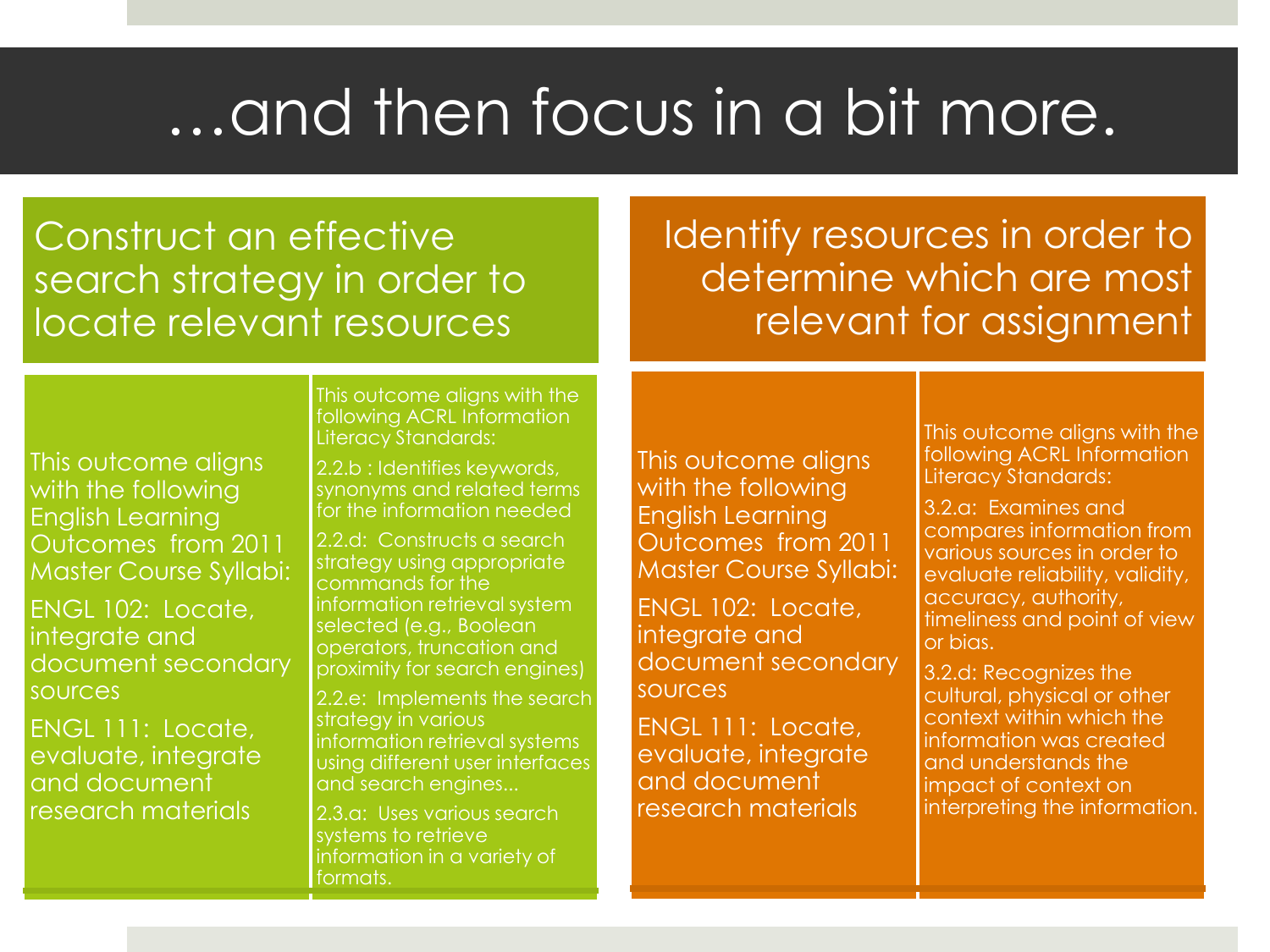# Areas of Inquiry

**Hypothesis** 

- **ELIP meets the curricular needs of ENGL 102 and 111**
- **ELIP** provides baseline IL skills/attitudes

Research Questions

- **T** Are students achieving the IL related outcomes of the ENGL 102/111 curriculum?
- Does ELIP provide that set of baseline IL skills and attitudes to carry forward?
	- Are we reaching a majority of students via ENGL 102/111?
	- **E** At what point in their academic career do students take ENGL 102 or 111?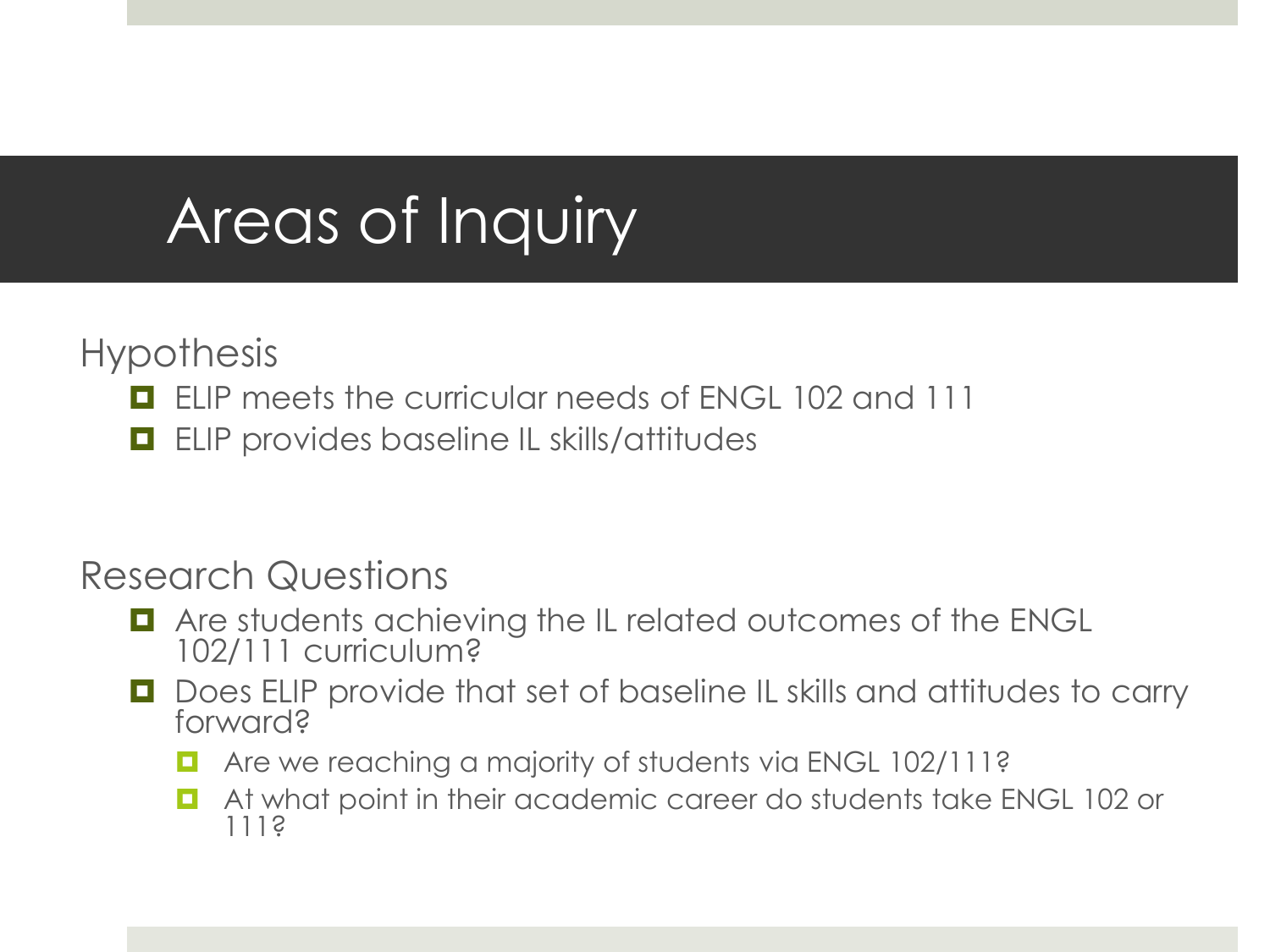## Build your Toolbox

#### **ELIP Curriculum**

#### **ELIP Pedagogy**

**E** Student worksheet for evidence collection

**Rubric for worksheet evaluation**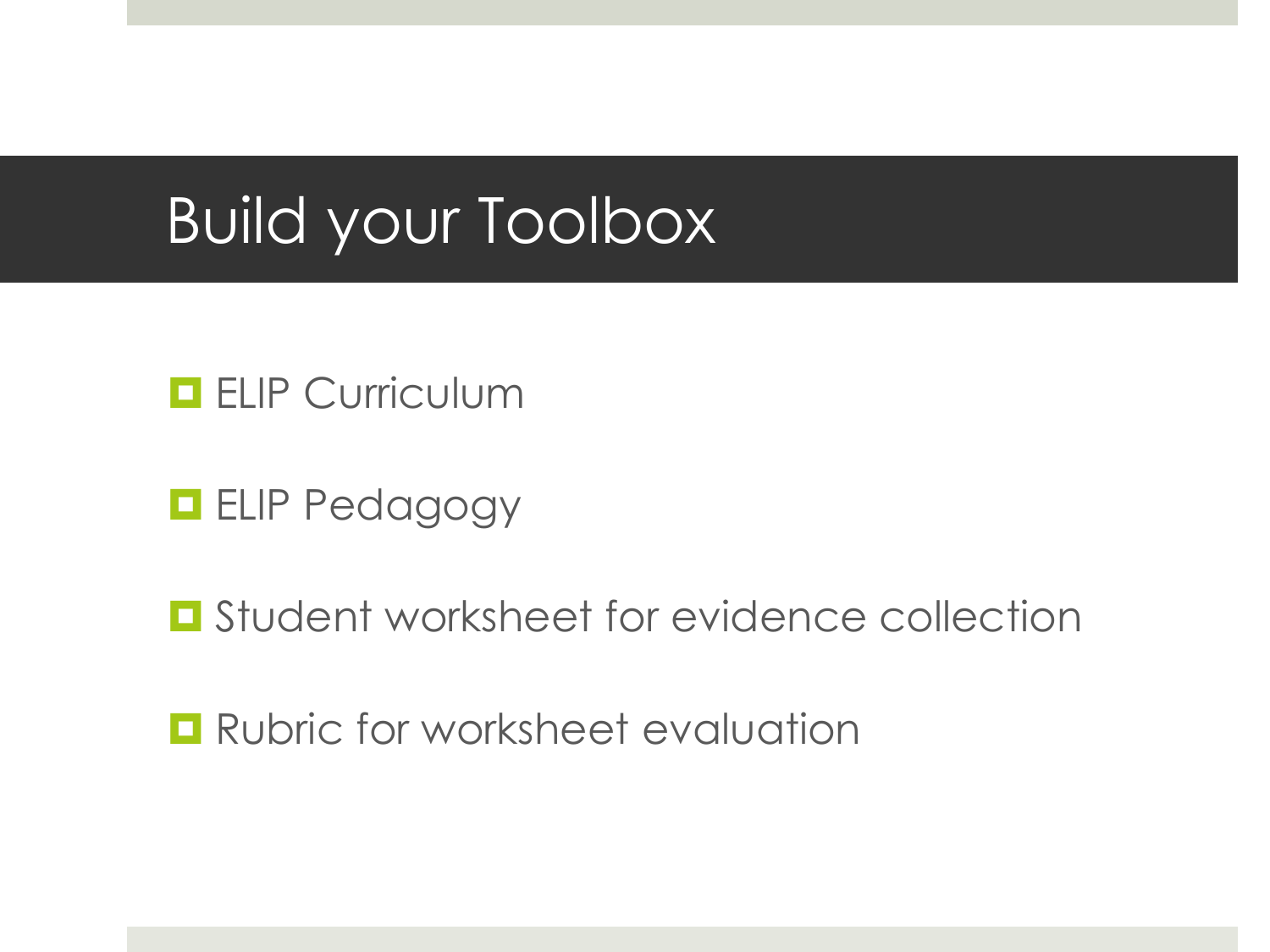#### Opportunities for Learning: Curriculum

Topics covered in ELIP sessions include a combination of:

- **D** Navigating the library website
- **O** Constructing a search strategy
- $\blacksquare$  Finding books in the catalogue
- $\blacksquare$  Finding articles in the databases
- $\blacksquare$  Searching and evaluating websites
- **O** Citation Tips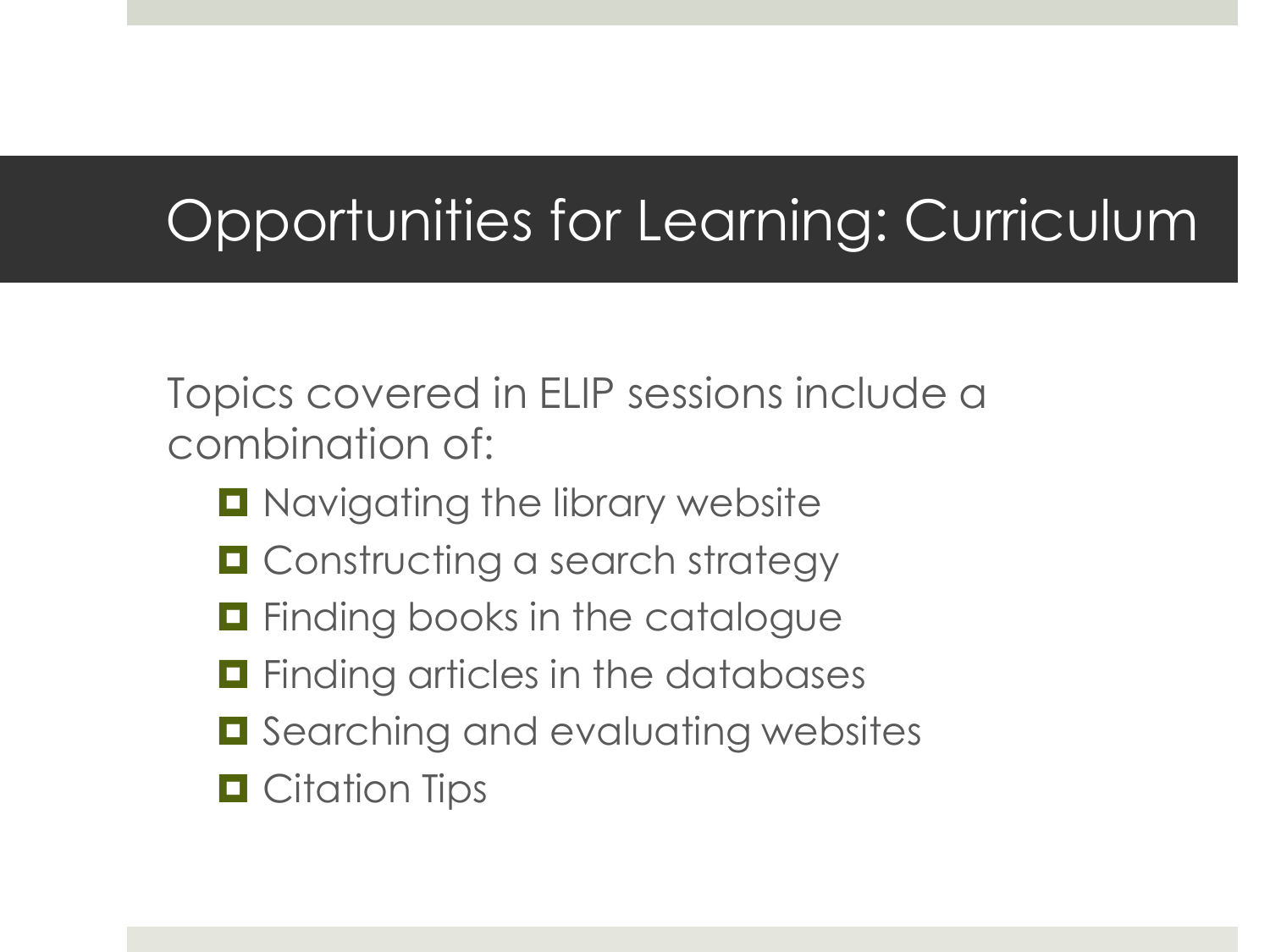### Opportunities for Learning: Pedagogy

| <b>Pre-Game (optional)</b>                                                                                                                                                                                                               | <b>First Period</b>                                                                                                          | <b>Second Period</b>                                                                                                                                                                                                                                                     | <b>Third Period</b>                                                                                                                                          | <b>Overtime</b>                                                                                                                                                                              |
|------------------------------------------------------------------------------------------------------------------------------------------------------------------------------------------------------------------------------------------|------------------------------------------------------------------------------------------------------------------------------|--------------------------------------------------------------------------------------------------------------------------------------------------------------------------------------------------------------------------------------------------------------------------|--------------------------------------------------------------------------------------------------------------------------------------------------------------|----------------------------------------------------------------------------------------------------------------------------------------------------------------------------------------------|
| Introduction to (or review of)<br>the library and its services                                                                                                                                                                           | Identifying alternate synonyms<br>and spellings                                                                              | <b>Applying Boolean Logic</b>                                                                                                                                                                                                                                            | Identifying<br>popular/trade/academic<br>articles                                                                                                            | <b>Searching databases</b>                                                                                                                                                                   |
| Jeopardy                                                                                                                                                                                                                                 | Taboo                                                                                                                        | <b>Human Booleans</b>                                                                                                                                                                                                                                                    | <b>Sorting Journals</b>                                                                                                                                      | Scrimmage                                                                                                                                                                                    |
| Review of library skills (general<br>library, catalogue, periodicals,<br>databases, etc.) using<br>PowerPoint Jeopardy game.                                                                                                             | Topic keywords are declared<br>taboo and cannot be used to<br>search. Students brainstorm<br>other terms in pairs or groups. | Student clothing or birthdates are Provided stacks of mixed types<br>used to demonstrate how<br>Boolean operators can be used<br>to narrow or widen a search.                                                                                                            | of journals are sorted and<br>described by students.                                                                                                         | Based on discovery principle,<br>students search databases on<br>their topic without receiving<br>instruction and then discuss their<br>Imethods before the librarian<br>demonstrates.       |
| <b>Shoot Out</b>                                                                                                                                                                                                                         | Synonym Race                                                                                                                 | <b>Shuffle and Deal</b>                                                                                                                                                                                                                                                  | <b>Wanted Ad</b>                                                                                                                                             | Librarian Needs a New Car                                                                                                                                                                    |
| Students write questions on slips Students are placed in teams<br>of paper and throw them to the<br>Ifront of the class. Questions are<br>answered at the end of the<br>session, if not covered at the<br>beginning or during the class. | and given a keyword. Teams<br>then race to come up with the<br>most synonyms.                                                | Students are given a playing<br>card, and stand when instructor<br>asks for certain combinations<br>using AND, OR to demonstrate<br>how Boolean operators can be<br>used to narrow or widen a<br>search.                                                                 | Students write a wanted ad for<br>academic journals, describing<br>Itheir characteristics.                                                                   | Students search for an item and<br>discuss different results found via<br>web, CBCA, 1search, catalogue,<br>letc.                                                                            |
| <b>Press Conference</b><br>Coloured cards with library<br>questions are given to students<br>at the beginning of class and<br>answered throughout at timely<br>intervals.                                                                |                                                                                                                              | <b>Coloured Shapes</b><br>Premade coloured shapes are<br>given out to students. Students<br>stand when their card is<br>described with AND, OR, NOT to are asked to examine contents<br>demonstrate how Boolean<br>operators can be used to narrow<br>or widen a search. | Resource Referee: Journals<br><b>Folders are filled with articles</b><br>that might be found in different<br>types of journals etc. Students<br>and comment. | <b>Resource Referee: Databases</b><br>Folders are filled with items that<br>might be found on Google,<br>different databases, etc.<br>Students are asked to examine<br>contents and comment. |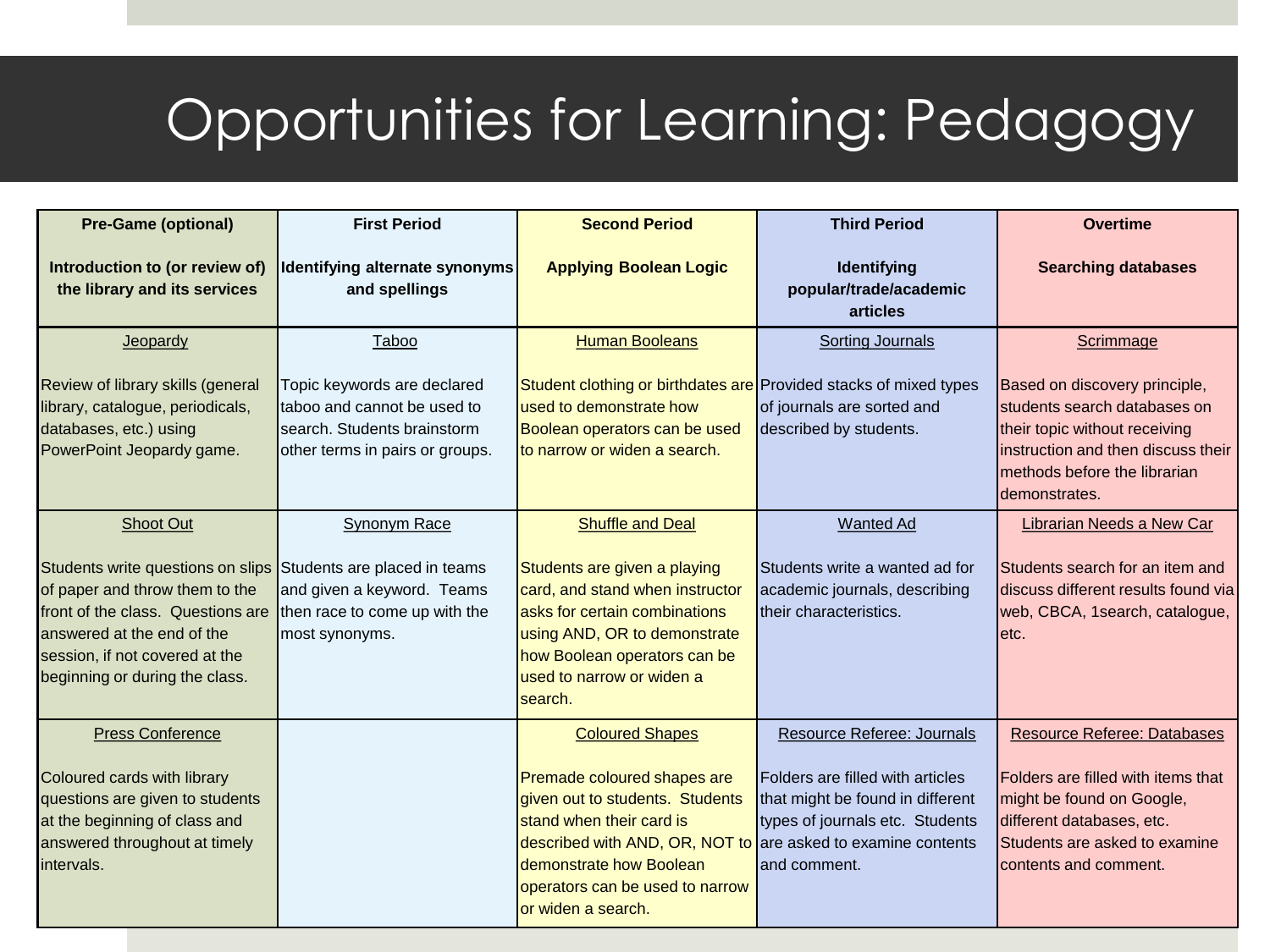#### Evidence Collection: The Worksheet

|                                                                                                                                                                                                                                                                                                                                                             | Library     | <b>MACEWAN</b>     |  |  |  |  |  |
|-------------------------------------------------------------------------------------------------------------------------------------------------------------------------------------------------------------------------------------------------------------------------------------------------------------------------------------------------------------|-------------|--------------------|--|--|--|--|--|
| ENGLISH LIBRARY INSTRUCTION WORKSHEET NAME: NAME:                                                                                                                                                                                                                                                                                                           |             |                    |  |  |  |  |  |
| INFORMED CONSENT: I have been provided with information about this study, and consent to have this<br>worksheet used in the English Library Instruction Program Assessment Pilot. I understand that once this<br>worksheet has been reviewed by a librarian and returned to me, my name will be removed and any information<br>I provide will be anonymous. |             |                    |  |  |  |  |  |
| $YES$ D NO D                                                                                                                                                                                                                                                                                                                                                |             |                    |  |  |  |  |  |
|                                                                                                                                                                                                                                                                                                                                                             |             |                    |  |  |  |  |  |
|                                                                                                                                                                                                                                                                                                                                                             |             |                    |  |  |  |  |  |
| 3. Circle the main ideas in your topic.                                                                                                                                                                                                                                                                                                                     |             |                    |  |  |  |  |  |
| 4. Brainstorm any keywords related to each of your main ideas. Be sure to consider alternate spellings<br>and synonyms. Use this chart to help organize your main ideas and keywords. Don't worry if you have<br>more or less than three main ideas.                                                                                                        |             |                    |  |  |  |  |  |
| Main Idea 1                                                                                                                                                                                                                                                                                                                                                 | Main Idea 2 | <b>Main Idea 3</b> |  |  |  |  |  |
|                                                                                                                                                                                                                                                                                                                                                             |             |                    |  |  |  |  |  |
|                                                                                                                                                                                                                                                                                                                                                             |             |                    |  |  |  |  |  |
|                                                                                                                                                                                                                                                                                                                                                             |             |                    |  |  |  |  |  |
| 5. Linkyour main ideas using Boolean Logic, Group similar ideas with "or" and connect each group of<br>similar ideas with "and". Ex. (dog or poodle or puppy) AND (groom* or haircare).                                                                                                                                                                     |             |                    |  |  |  |  |  |
| 6. Use the search strategy above in the library tool discussed in class. Locate one article related to your<br>topic. List the title of your article here.                                                                                                                                                                                                  |             |                    |  |  |  |  |  |
| 7. Scan your article. What kind of article is it? List one of the article types you have learned about in this<br>class.                                                                                                                                                                                                                                    |             |                    |  |  |  |  |  |
| 8. List at least two of the criteria discussed in class that helped you to determine the type of article you<br>have.                                                                                                                                                                                                                                       |             |                    |  |  |  |  |  |
|                                                                                                                                                                                                                                                                                                                                                             |             |                    |  |  |  |  |  |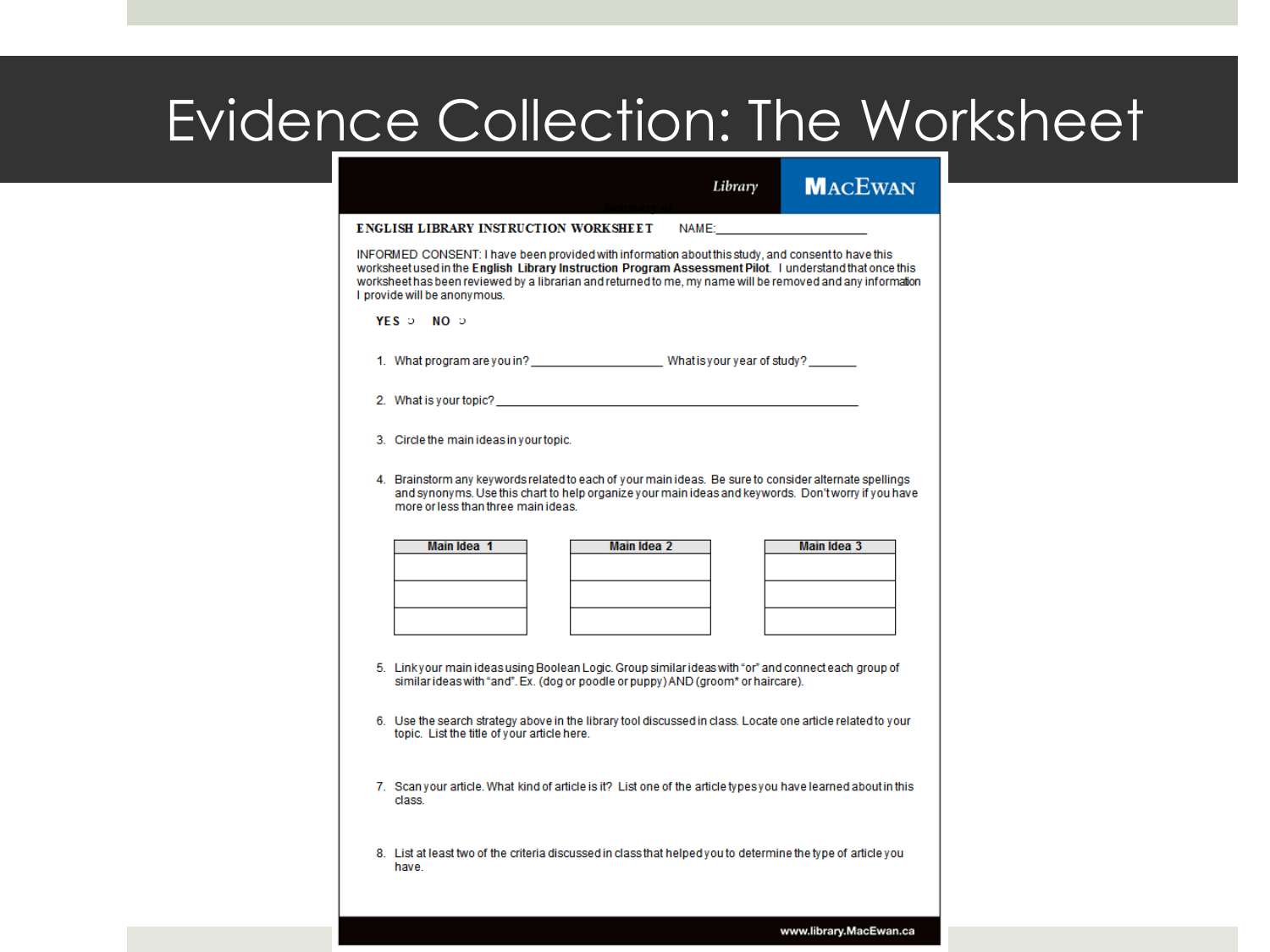## Evidence Analysis: The Rubric

| Outcome: Construct an effective search strategy in order to locate relevant articles. |                                                                                                                                                                        |                                                                                                 |                                                                                                                             |                                                         |                                        |       |
|---------------------------------------------------------------------------------------|------------------------------------------------------------------------------------------------------------------------------------------------------------------------|-------------------------------------------------------------------------------------------------|-----------------------------------------------------------------------------------------------------------------------------|---------------------------------------------------------|----------------------------------------|-------|
| <b>Skill</b>                                                                          | $Competent - 3$                                                                                                                                                        | Developing $-2$                                                                                 | $Emerging - 1$                                                                                                              | Not Present $-0$                                        | <b>Worksheet Question</b><br>evaluated | Score |
| <b>Determines Keywords</b>                                                            | Determines multiple<br>keywords that reflect<br>research topic /<br>thesis statement<br>accurately                                                                     | Determines some<br>concepts that reflect<br>the research topic /<br>thesis accurately           | Determines concepts<br>that reflect the research<br>topic / thesis statement<br>inaccurately                                | Does not show any evidence<br>of keywords               | 4                                      |       |
| <b>Constructs search</b><br>statement                                                 | Applies multiple<br>appropriate search<br>terms and<br>appropriate Boolean<br>search strategies as<br>well as appropriate<br>use of wildcard /<br>truncation searching | Applies multiple<br>appropriate search<br>terms and<br>appropriate Boolean<br>search strategies | Applies search terms<br>and simple/basic<br>keyword search<br>strategies and/or uses<br>inappropriate Boolean<br>strategies | Does not show any evidence<br>of applying search terms. | 5                                      |       |

| Outcome: Evaluate sources in order to determine which are most appropriate for the assignment. |                                                          |                                                                     |                                                               |                                           |                                        |       |
|------------------------------------------------------------------------------------------------|----------------------------------------------------------|---------------------------------------------------------------------|---------------------------------------------------------------|-------------------------------------------|----------------------------------------|-------|
| <b>Skill</b>                                                                                   | $Competent - 3$                                          | Developing $-2$                                                     | Emerging $-1$                                                 | Not Present $-0$                          | <b>Worksheet Question</b><br>evaluated | Score |
| Lists the title of an<br>article related to the<br>topic.                                      | Lists the title of an<br>article relate to the<br>topic. | Lists the title of an<br>article partially<br>related to the topic. | Lists the title of an<br>article not related to<br>the topic. | Does not list the title of an<br>article. | 6                                      |       |
| Identifies the type of<br>article found<br>(scholarly, trade or<br>popular)                    | Identifies the type of<br>article correctly              | Lists all three types of<br><b>articles</b>                         | Identifies the type of<br>article incorrectly                 | Does not identify the article<br>type.    |                                        |       |
| Lists at least two<br>criteria used to<br>identify article type.                               | Lists 2 or more criteria<br>correctly.                   | Lists 1 criteria<br>correctly.                                      | Lists 1 or more criteria<br>incorrectly.                      | Does not list any criteria.               | 8                                      |       |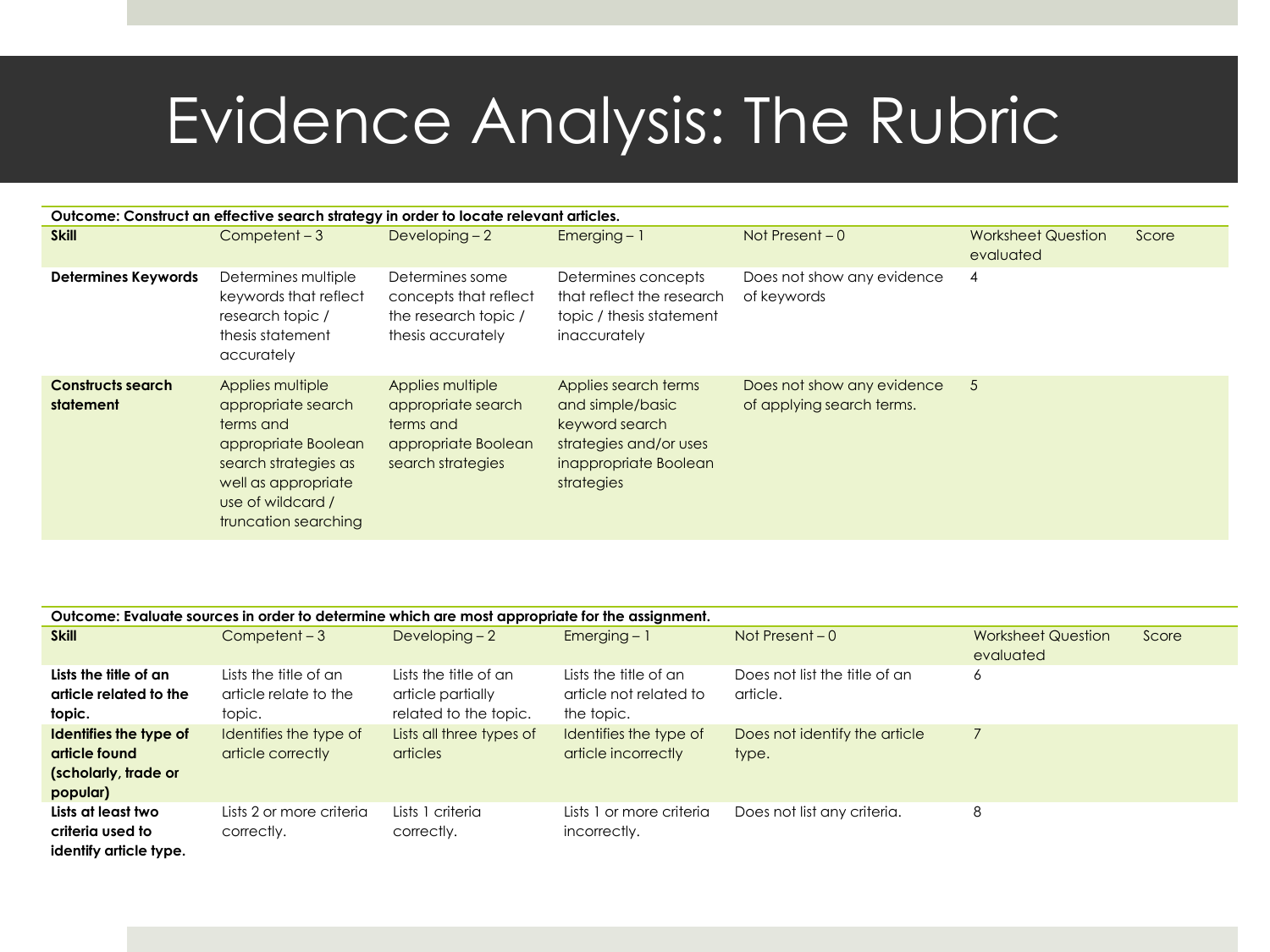## Go forth and assess!

#### 10 classes evaluated

- 37.0% of sessions given in Winter term
- 147 worksheets collected
	- **127** informed consent
	- **1** 29 worksheets rejected as invalid
- N=98
	- **E** 66.6% of collected worksheets
	- 77.2% of those giving consent
	- 17.6% of all students who attended library sessions in Winter term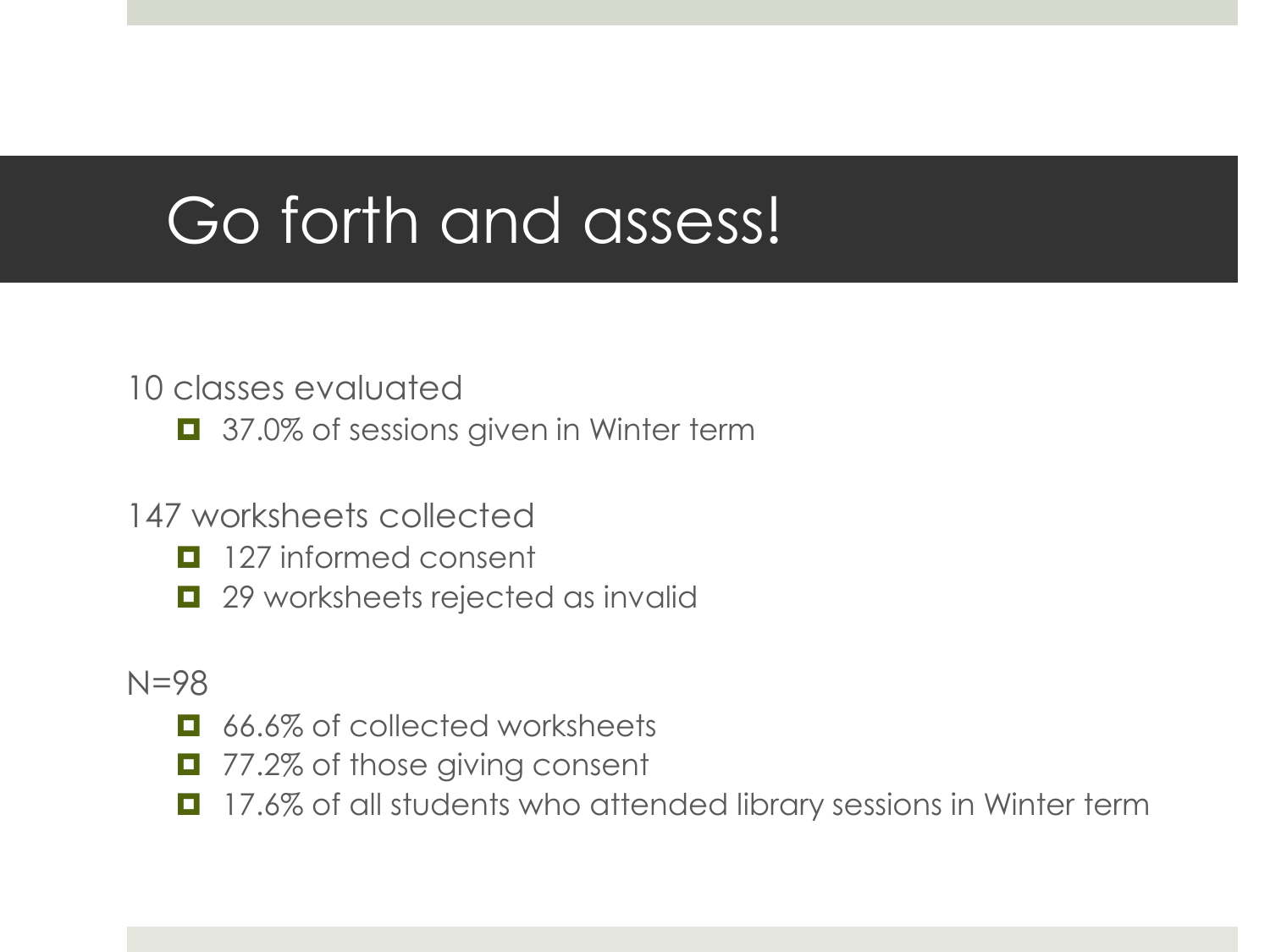#### Pre-Assessment Measure of Success

#### Rubric Scoring Definitions

- **1** 1=Emerging Skills
- $\Box$  2=Developing Skills
- 3=Competent Skills

Result scenario

- **1** 1=unacceptable standard
- $\blacksquare$  2=acceptable standard
- $\Box$  3=exceptional standard

Success = 75% of the students achieved an average score of "2" or higher.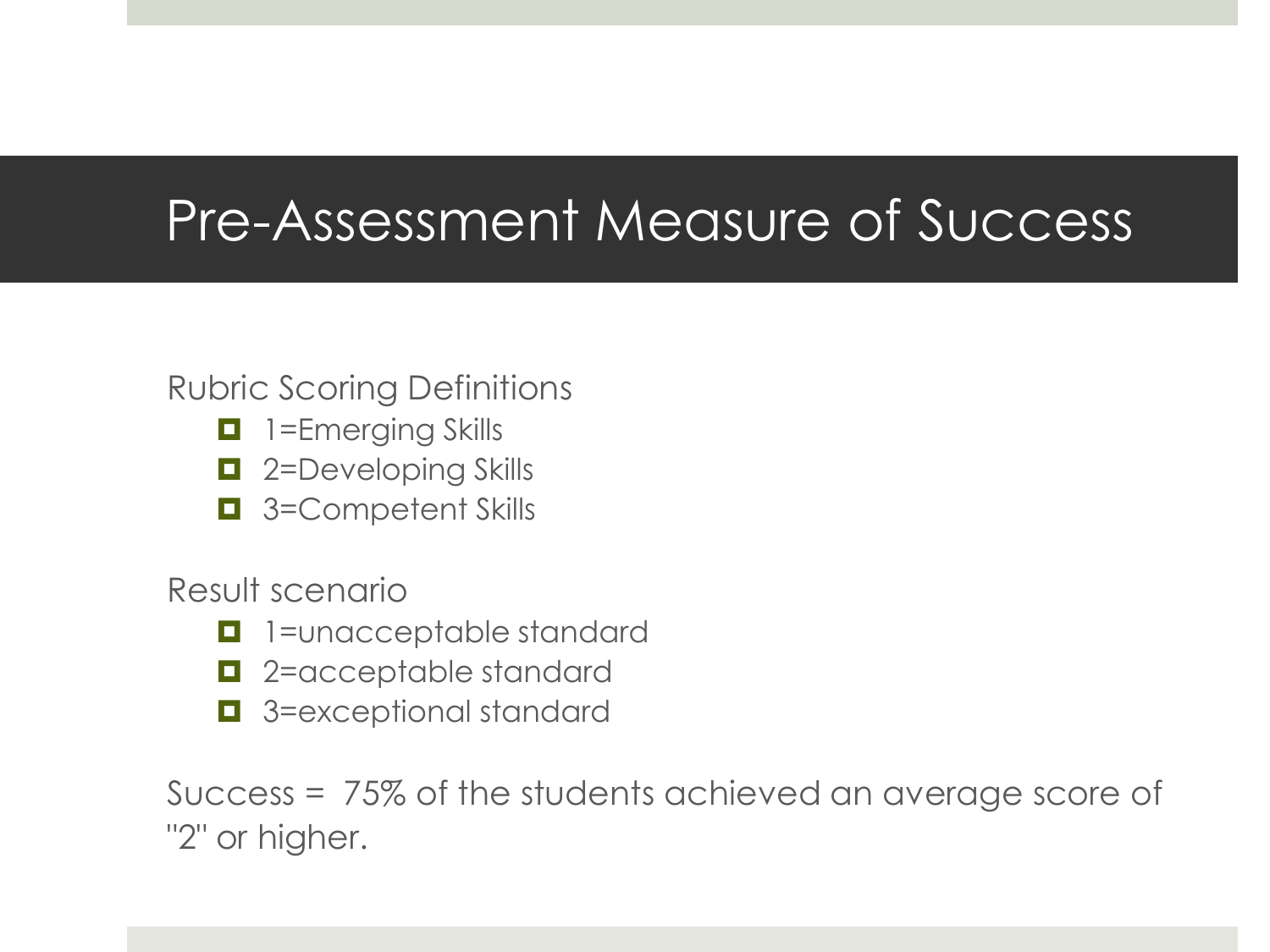#### Making Sense of Student Learning

**Outcome One: construct an effective search strategy in order to locate relevant articles.** 

| Median score outcome one    |                       | מ                   |
|-----------------------------|-----------------------|---------------------|
| Constructs search statement | 5.                    | $1\,7$              |
| Determine keywords          |                       | 2.3                 |
| Skill                       | Worksheet<br>Question | <b>Median Score</b> |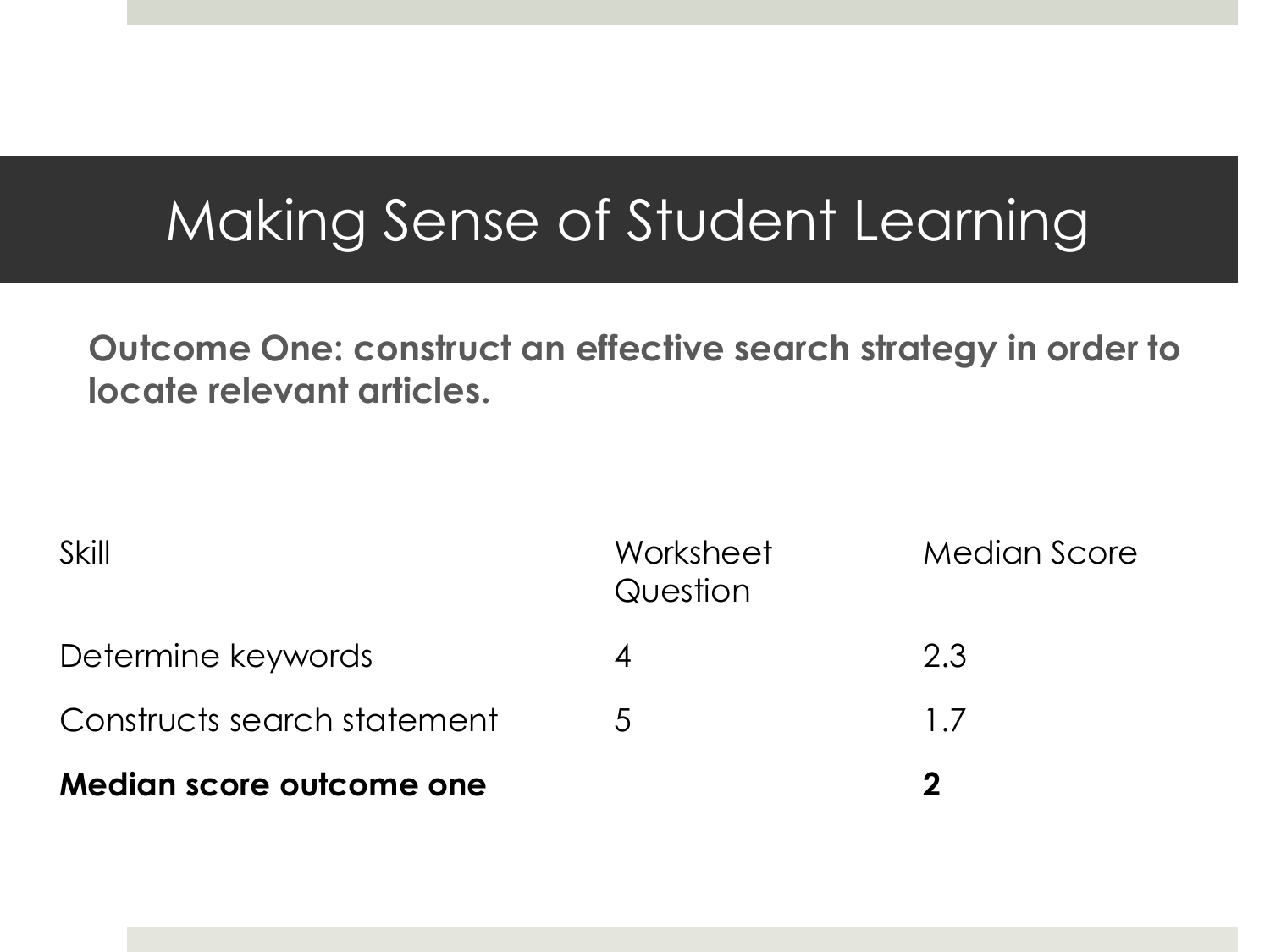#### Making Sense of Student Learning

#### **Outcome Two: evaluate sources in order to determine which are most appropriate for the assignment**

| Skill                                                                 | Worksheet<br>Question | Median Score |
|-----------------------------------------------------------------------|-----------------------|--------------|
| Lists the title of an article related to<br>the topic                 | 6                     | 2.1          |
| Identifies the type of article found<br>(scholarly, trade or popular) | 7                     | 1.9          |
| Lists at least two criteria used to<br>identify article type          | 8                     | 1.6          |
| Median score outcome two                                              |                       | 1.83         |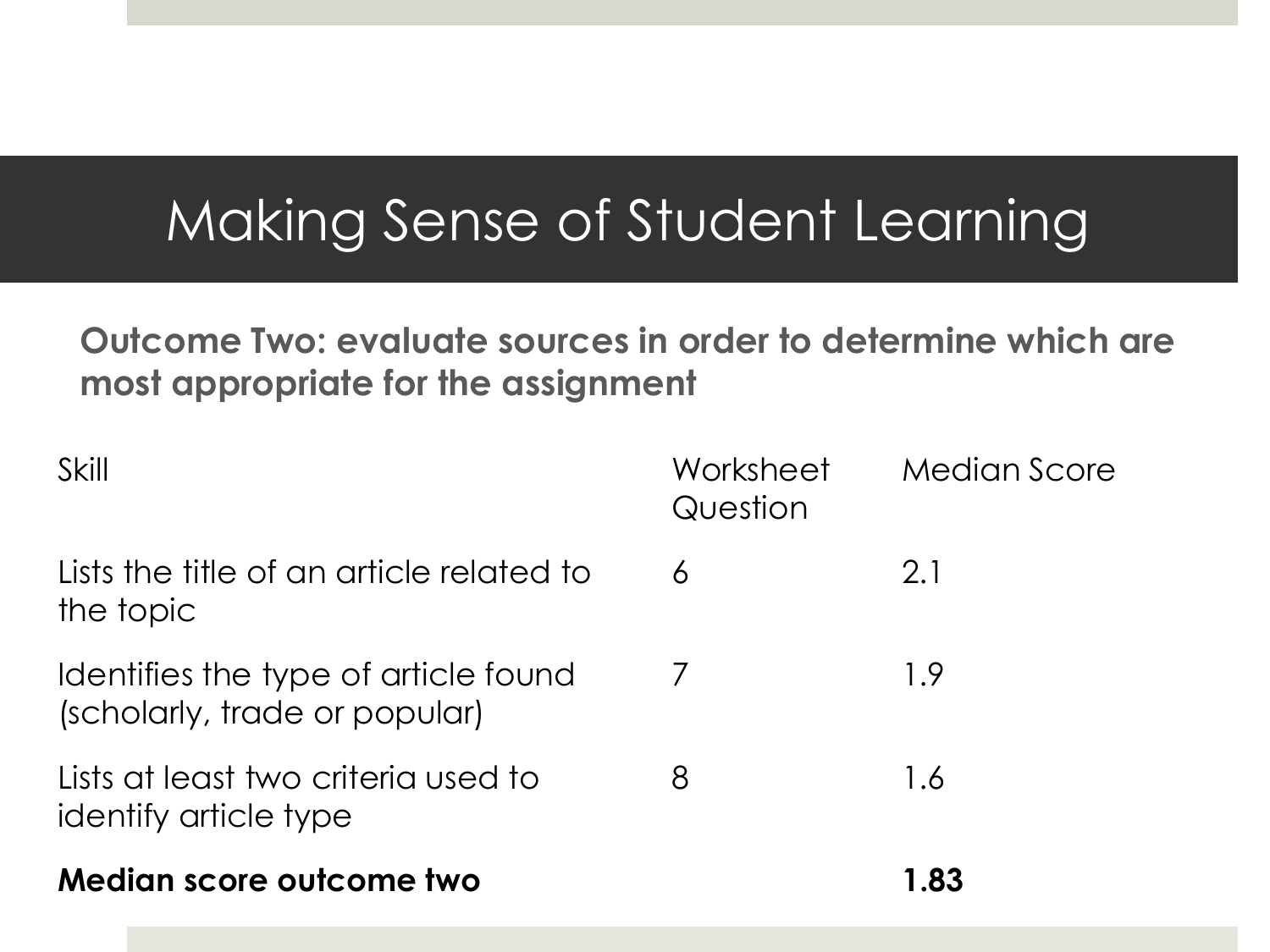#### Making Sense of the Assessment Process

- **E** Assessment teaches us to become better teachers
- **L** Assessment challenges our values and assumptions about teaching
- **L** Assessment tools are "evergreen"
- **O** Small assessment projects grow confidence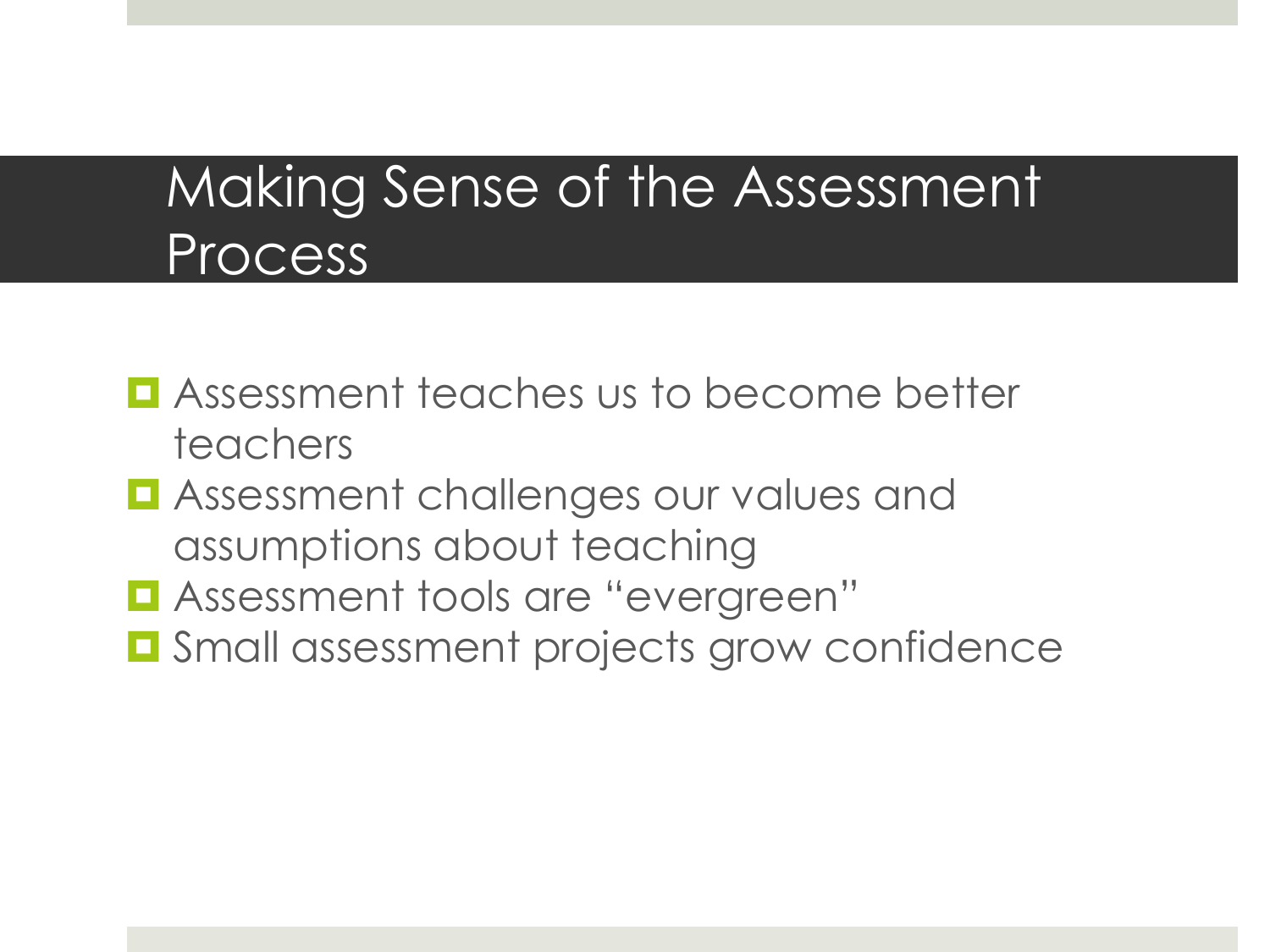## Start the Cycle Again

#### $\Box$  Fall 2012

- **Revise the student worksheet**
- Minor curricular changes
- **Provide training to the larger instructional team to deliver** the assessment tool in a statistically relevant number of first year English sessions
- $\blacksquare$  Additional data analysis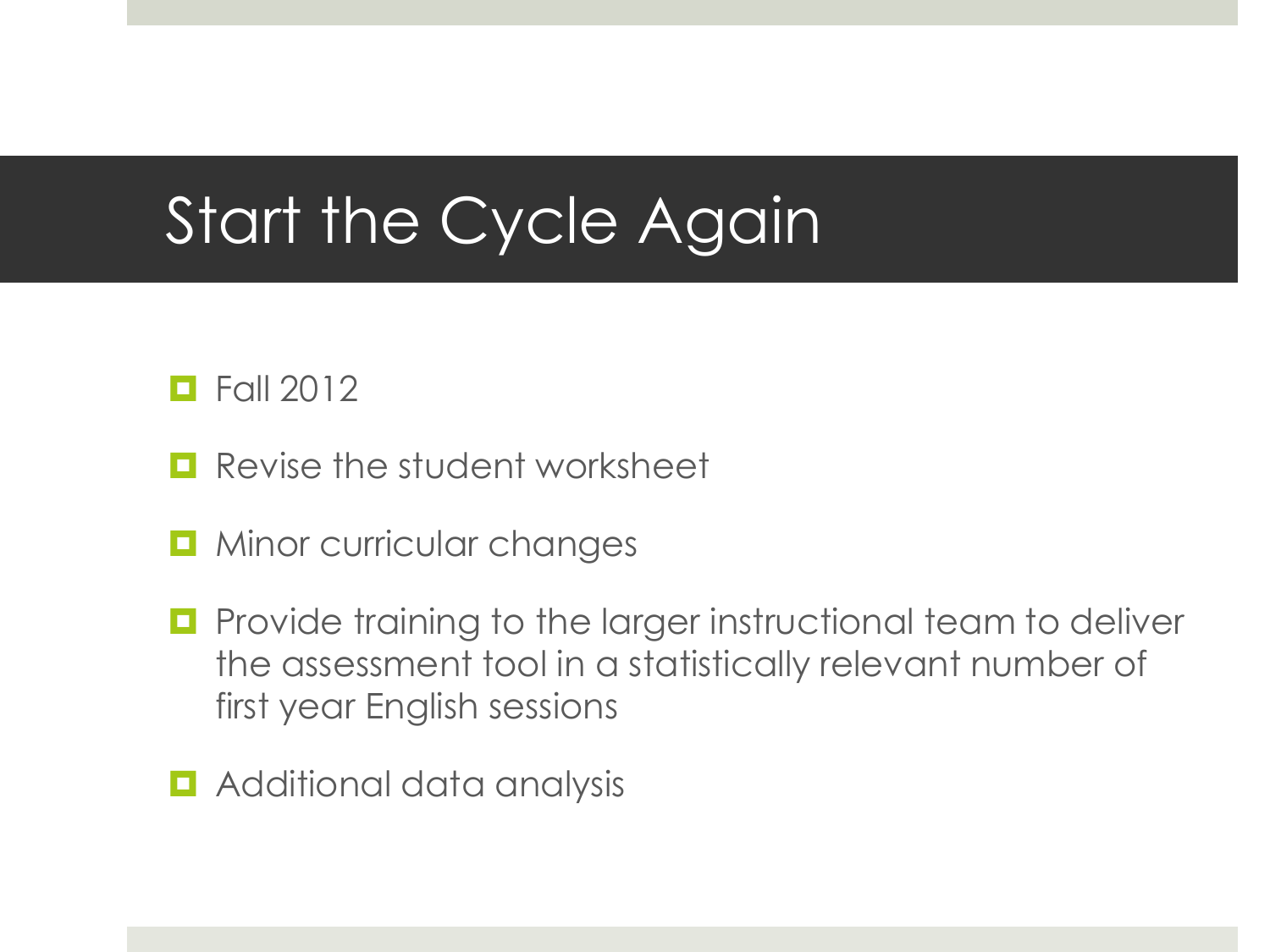## Activity Reflection

**Discuss with your neighbour: DAnswers to your questions O** Conclusions A-ha moments!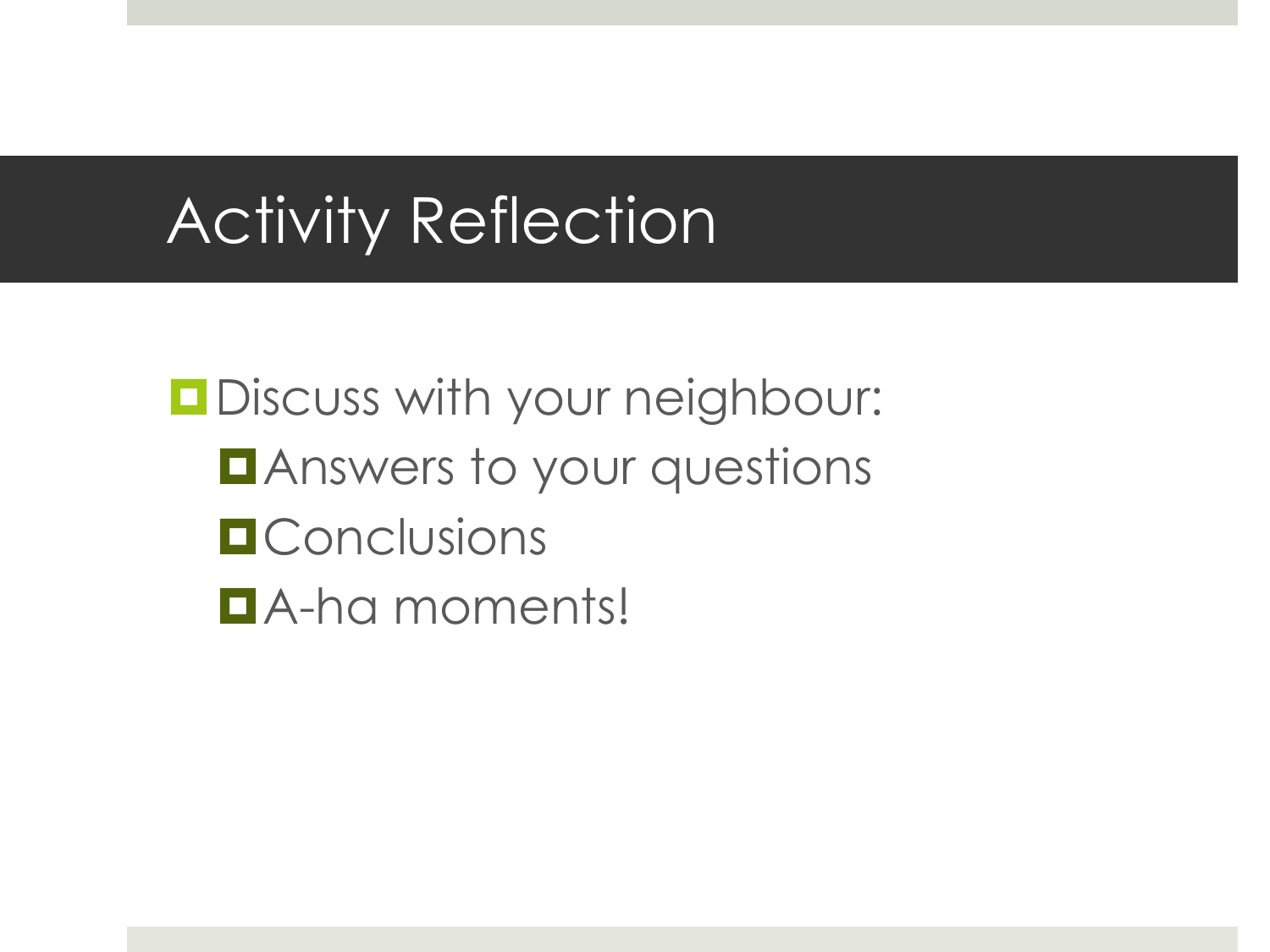## Questions?

■ Jessica Knoch: knochj@macewan.ca

**Richard Hayman: haymanr2@macewan.ca** 

**Lisa Shamchuk: shamchukl@macewan.ca** 

Leah Townsend: townsendl8@macewan.ca